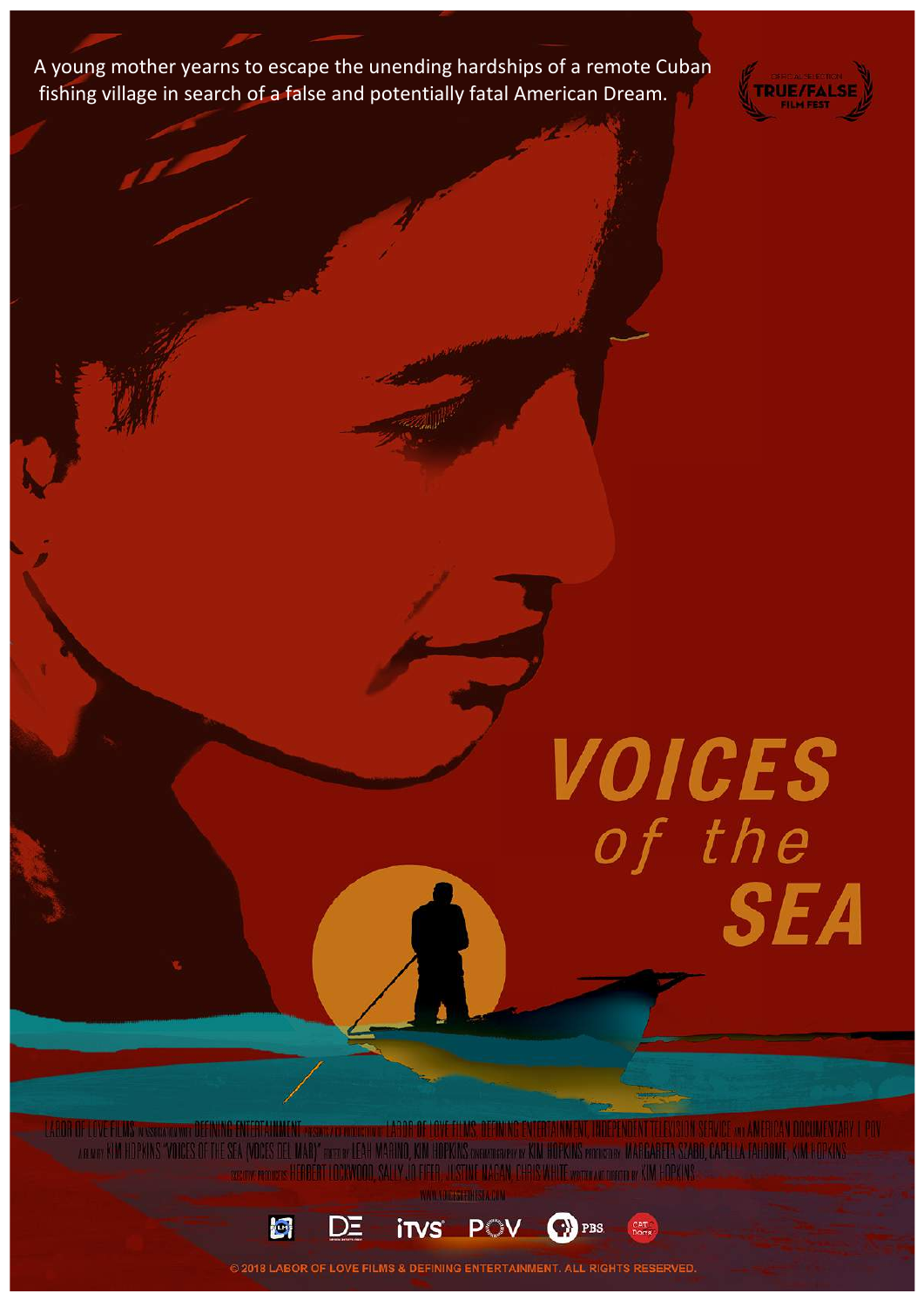**PRODUCED BY IN ASSOCIATION WITH**



**DEFINING ENTERTAINMENT** 

#### **A CO-PRODUCTION WITH WWWWWWWOOOFOFWITH**



**PRESENTS**

# **VOICES of the SEA**

## **VOCES del MAR**

DIRECTED BY KIM HOPKINS PRODUCED BY MARGARETA SZABO, CAPELLA FAHOOME, KIM HOPKINS EXECUTIVE PRODUCED BY HERBERT LOCKWOOD, SALLY JO FIFER, JUSTINE NAGAN, CHRIS WHITE

International Sales

#### **INTERNATIONAL SALES**



CAT&Docs 18, rue Quincampoix, F 75004, Paris, France Tel: +33 1 44 61 77 48 Email: info@catndocs.com

www.catndocs.com

Labor of Love Films Ltd. 38 Bishopthorpe Road York, UK, YO231JL Tel: +44 1904635475 Email: laboroflovefilms@gmail.com

Defining Entertainment 6307 Clearspring Road Baltimore, MD, 21212 Tel: 818-505-4994 Email:capella@defingingentertainment.com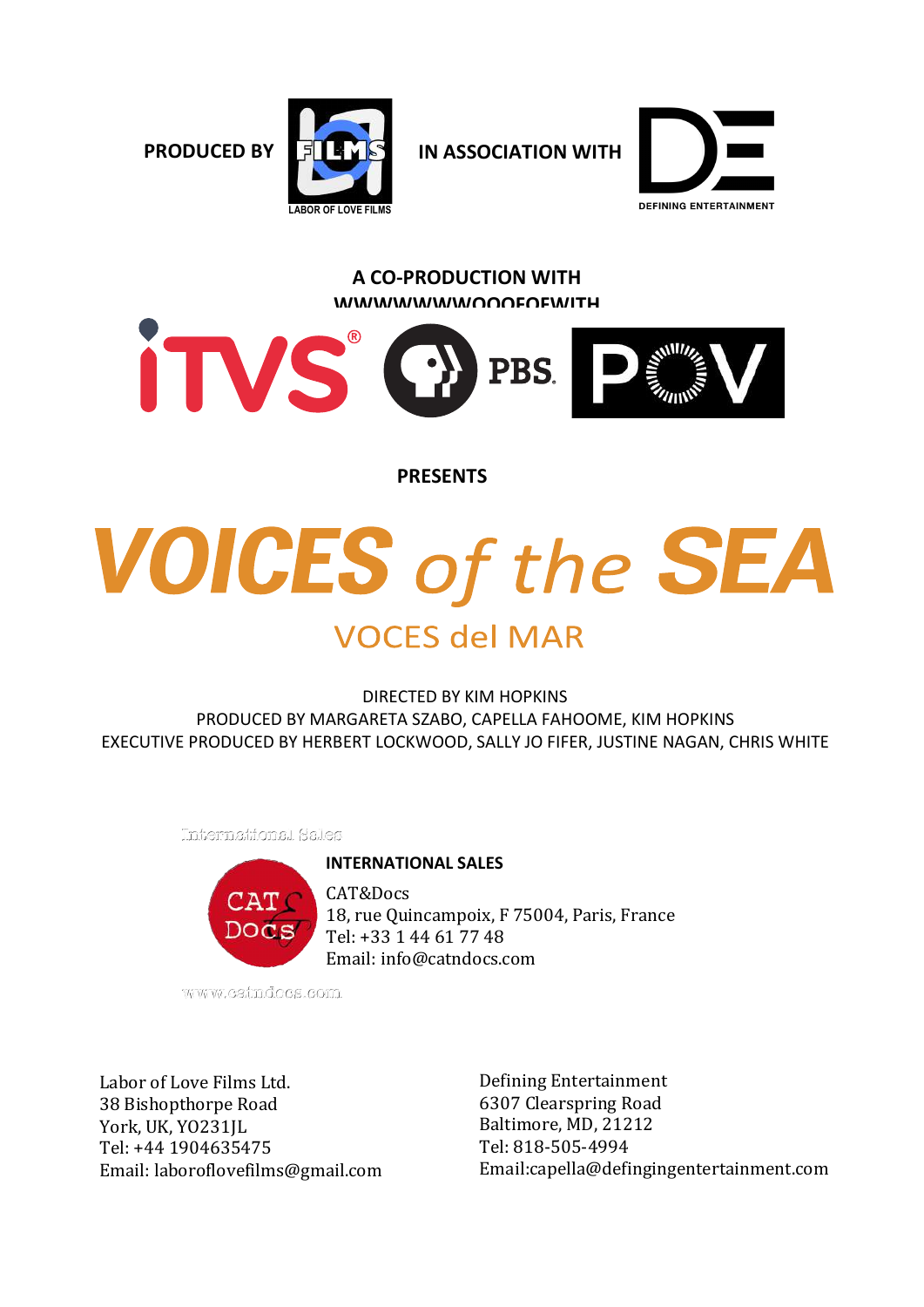

Revealing stark realities for the poorest of rural Cubans with unique access and empathy, this is the story of a 30-something mother of four longing for a better life. The tension between wife and aging husband - one desperate to leave, the other content to stay - builds into a high stakes family drama after her brother and the couple's neighbors escape.

### **SYNOPSIS**

VOICES OF THE SEA takes place in a remote fishing village in Cuba. Mariela's (30's) first husband drowned trying to flee Cuba on a raft. Mariela's second husband is aging fisherman Orlando. Together with their four children they subsist, caught in a Cold War time warp of limitation, lacking even the basics, yet they're deeply in love. Whilst Mariela weighs leaving the family and risking her life escaping, Orlando devotes himself to fishing on the open sea, and passing on his craft to their teenage son; a craft integral to his own identity, his code of behavior and nature's order. Whereas Mariela represents the younger generation yearning for opportunity, Orlando accepts his mortality and place in the world with grace, wisdom and wit.

Mariela's unrest only increases after brother Roilan reaches the U.S. on a homemade boat. She is also undeterred by their neighbors' first failed escape attempt, and follows the debacle avidly after they reach an abandoned American lighthouse near Key West, Florida on their second escape attempt.

Orlando doesn't believe that the "illusionary" American dream would compensate the pain of family separation. But, the increasing number of American tourists is driving up prices as the island's limited resources are diverted into tourism. It's a heartbreaking dilemma. Will Mariela make her desperate plunge into the unknown?

VOICES OF THE SEA presents a balanced, empathic and distinctly lyrical portrait of contemporary Cuban realities, hopes and dreams in an age of political uncertainties, vying Chinese, Russian, and U.S. interests, and still constricted freedoms.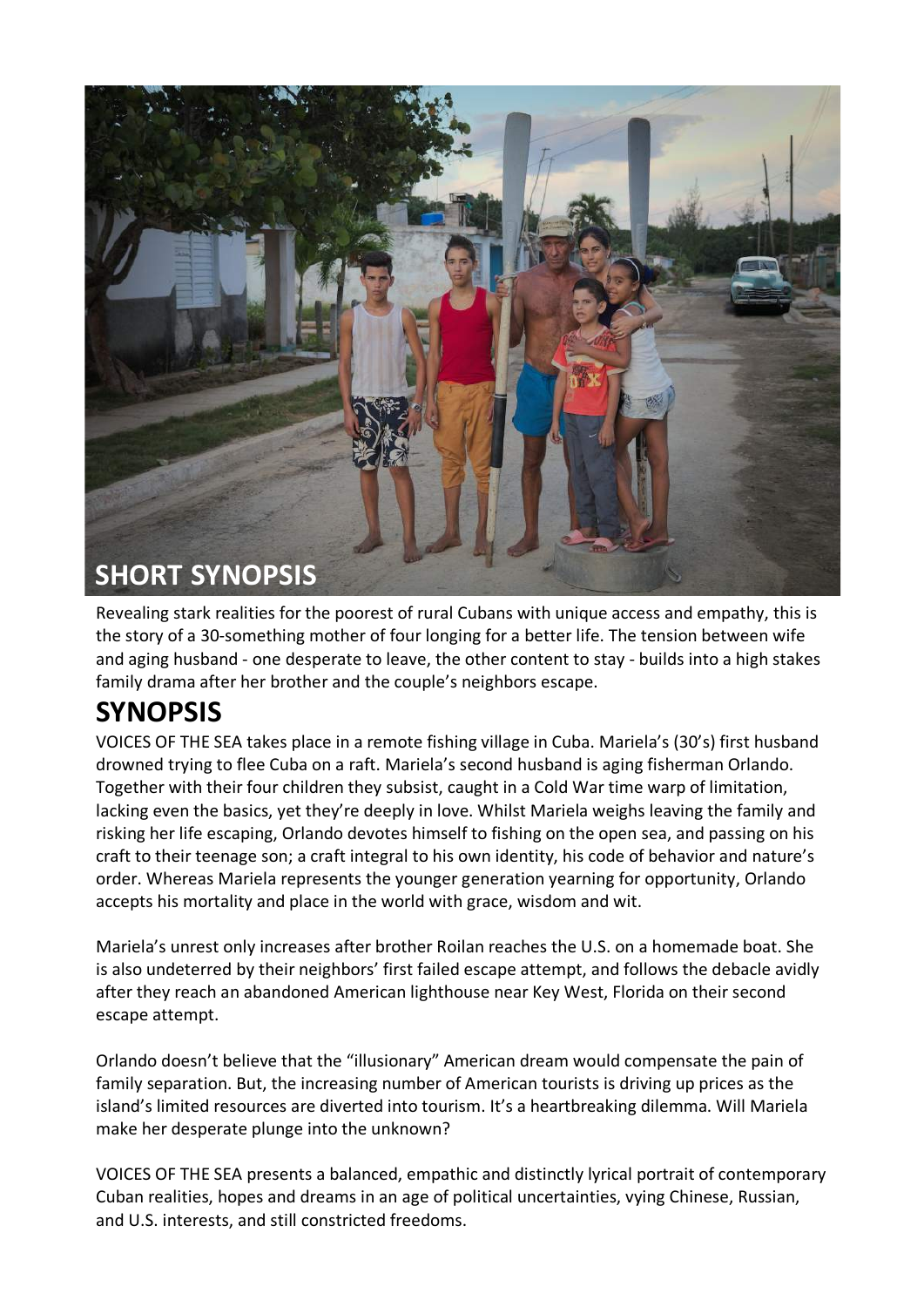

**Director's Statement: Kim Hopkins 'Voices of the Sea'** 

I co-founded the documentary department at Escuela Internacional de Cine y Television, Cuba, in the late 90's. During my time at the film school I would accompany documentary students to various filming locations as we pushed, sometimes naively, at the envelope of what was, and what was not permitted to film in Cuba. The subject of cigars, rum, architecture, old American cars, dance, and Cuban music became the staple diet for these wannabe documentary filmmakers. Also, all things Ernest Hemingway was seen as a safe documentary proposition to get green-lighted by the tightly controlled film school.

During one of these student documentary scouts I visited Cajio Beach, a small rundown fishing village that was off the tourist track on the unfashionable south coast - where the beaches were covered in red mud rather than white sand, and the solitary hotel had long-ago been blown away by some typhoon. Here, dozens of lithe, weather-burnished fishermen would row tiny paint-peeled skiffs, each with an identifying number daubed on the bow, out into the bay of Batabano, only returning once the ice box was full of Cubana snapper. It was a scene Ernest Hemingway might have imagined when he penned 'The Old Man and the Sea' in 1952.

I first read Hemingway's novella aged 8. Its elegiac atmosphere and epic themes, I now realize, had stayed with me as I surveyed the scene here at Cajio Beach.

Fast forward to 2014 - a film about adoption I was working on had collapsed and I was looking for another subject to steal my heart, rob me of 5 years of my life, and leave me financially teetering. Like most things I do, they are never really planned, they just happen. It was then that my Cuban translator's name popped up on my Skype window. We hadn't spoken for years and we reminisced about my time at the Cuban film school and our days fishing in Cuba. I've always been a keen fisherwoman.

There I had it, my next project - fishing, Cuba, Hemingway and a reunited Cuban friend to fix it. My years working at the Cuban film school enabled me to wrangle unfettered access under the guise of a cultural exchange. That December, on the announcement of US President Obama's statement to the world that America and Cuba were restoring diplomatic relations, my Cuban fixer friend skipped the island closely followed by thousands of his country folk. Cuba was once again in flux. This was the trigger for us getting on the ground in Cuba as fast as we could, as we knew every documentary maker and their dog would converge on Havana.

Now, all these years later I was back at Cajio Beach. Tiny fishing skiffs bobbed in the cobalt blue bay. Nothing had changed. It was as if I'd drifted back into Ernest Hemingway's world, but this time with a camera. I met and befriended Orlando (Pita), an enigmatic Cuban fisherman, his much younger wife Mariela and their 4 children. I entered their simple, proud, pre-industrialized world that was bereft of technology, but rich in family values. On the horizon however, the specter of change loomed in the shape of the American illusion. Whereas Hemingway's 'old man' fought to hold onto a giant fish, Orlando's fight, I soon discovered, was to hold onto his values and loved ones.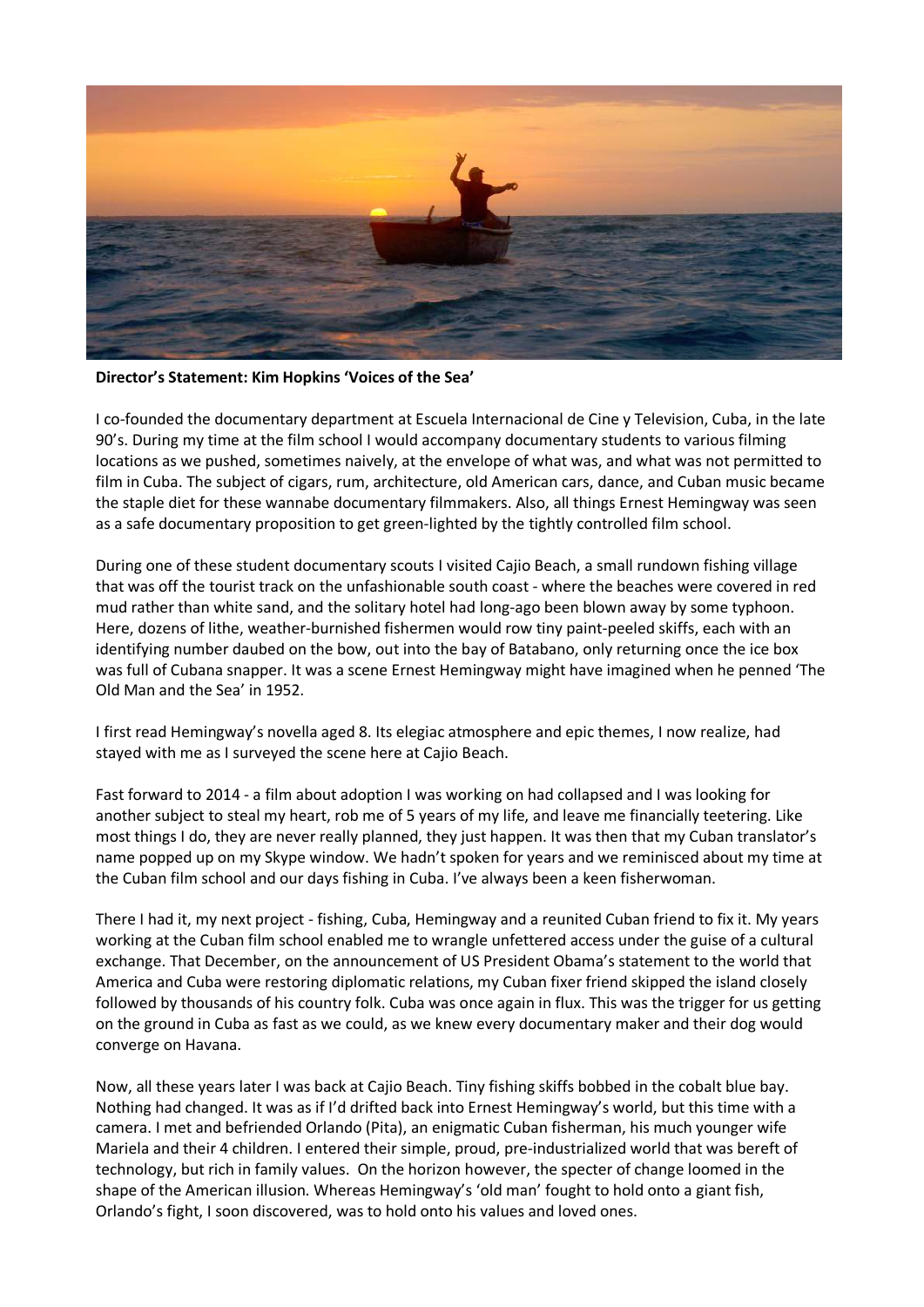#### **Biography**

#### **Kim Hopkins - Director, Producer, DOP.**

Born to an American father and a British mother, Kim currently resides in York, England. Kim helped form the Documentary Department at EICTV, Cuba. Kim is a graduate of the National Film and Television School, UK. Kim spent a decade making television before co-founding Labor of Love Films Ltd., a UK based independent production company specializing in feature documentaries. Kim's broadcast credits include: BBC1,2,4, World, C4, A+E, WDR, Discovery Channel, National Geographic, NRK1

#### **Filmography**

SCENIC (55 MIN/1996/NFTS), (IDFA, St. Petersburg)

MODERN SLAVERY (3 x 60' mins) **(**SPERANZA FILM, OSLO, for NRK1. TX 2009) MAN IN THE SAND (120 MIN/1999/Union Productions), a feature documentary for BBC2. WANTED (105 MIN/2002/Footprint Films), a feature documentary for WDR, funded by UK Film Council, A&E, WDR and Soros Foundation. WANTED premiered at Locarno, BFI London Film Festival & Viennale. HOTEL FOLLY-FOLIE A DEUX (2013/101min, Labor of Love Films) for BBC Storyville. HOTEL FOLLY premiered at IDFA.

VOICES OF THE SEA 2018, 98min (ITVS)(POV)(PBS)

#### **Biography**

#### **Margareta Szabo – Producer**

Margareta was born in Budapest to a Greek mother and Hungarian father. Margareta wears two hats as both producer and actress. After graduating out of the University of Theatre and Media Arts (Budapest), Margareta went on to study English literature and philosophy to Pazmany Peter Catholic University. Having worked on the other side of the lens and having read lots of proposals, plays, and scripts has given Margareta a great insight and understanding as to the process of filmmaking and what makes a compelling story and interesting character. In 2012, Margareta co-founded Labor of Love Films Ltd. Margareta is a Berlinale Talents, and a Future Producer School 2016 alumna.

#### **Filmography**

HOTEL FOLLY-FOLIE A DEUX, (2013/101min, Labor of Love Films) (BBC Storyville, IDFA, Cambridge, Vilnius) VOICES OF THE SEA 2018, 98min (ITVS) )(POV)(PBS)

#### **Biography**

#### **Capella Fahoome – Producer**

Capella Fahoome fell in love with filmmaking over 20 years ago with a mission of creating good and meaningful programming that document powerful stories of the human spirit. She has been extremely fortunate to do just that with films such as Lost In Woonsocket (SXSW, currently part of OWN's Super Soul Sundays). Don't Stop Believin': Everyman's Journey, a film about the iconic 80's band, Journey and their new lead singer (Tribeca, Silverdocs). Among the narratives Capella produced is I Do & I Don't, a comedy starring Jane Lynch ("Glee," "Talladega Nights"). She is an EP of Ramona Diaz's Motherland (Sundance, Berlinale) and her current projects include Voices of the Sea and NOTOWN, a film following 3 families in Michigan during the Emergency management crisis.

#### **Filmography**

RANDOM1 (60min series 10 episodes/2005-2006) for A&E

EUPHORIA (94min/2005)(Houston WorldFest) with a grant from the NIH.

LOST IN WOONSOCKET (81min/2007) (SXSW).

DON'T STOP BELIEVIN': EVERYMAN'S JOURNEY (105min/2012) The film premiered at the Tribeca Film Festival, was closing night of the San Francisco International Film Festival, and the opening night of Silverdocs, and won the audience awards at the Traverse City, Palm Springs, and New Hampshire Film. The film was nominated for Gotham Awards.

MOTHERLAND (Executive Producer) (2017, 94min) (Commanding Vision Award Sundance, 2017) VOICES OF THE SEA 2018, 98min (ITVS) )(POV)(PBS)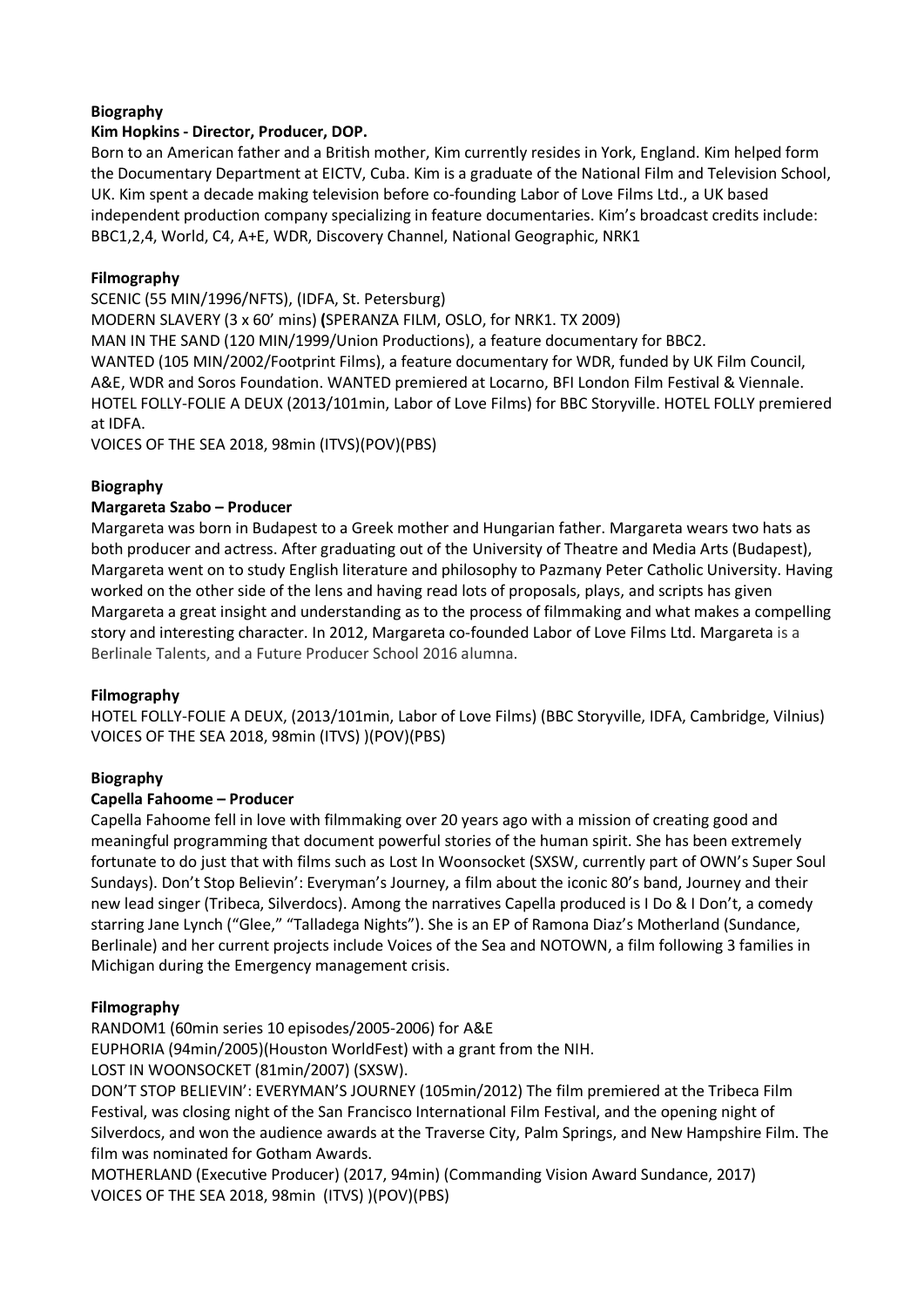#### **Biography Leah Marino – Editor**

Leah's home is in Austin, TX. Recent work includes Deborah Esquenazi's Southwest of Salem (premiered Tribeca, 2016) Previously she worked on Robert Byington's 7 Chinese Brothers, starring Jason Schwartzman, her first venture into fiction film editing (premiered SXSW, 2015). Marino edited Above All Else, about one man's struggle against the Keystone XL pipeline (premiered SXSW 2014). In 2013 she completed Ramona Diaz's Don't Stop Believin': Everyman's Journey. Additional editing projects with Diaz include The Learning, Imelda and recently completed Motherland (Sundance Commanding vision Award 2017). Leah enjoys helping each film to realize it's unique story and purpose in the larger world.

#### **Filmography**

VOICES OF THE SEA 2018, 98min (ITVS) POV)(PBS) MOTHERLAND (2017, 94min) (Commanding Vision Award Sundance, 2017) SOUTHWEST OF SALEM: THE STORY OF THE SAN ANTONIO FOUR (2016, 91min) ABOVE ALL ELSE (2014, 95min) DON'T STOP BELIEVIN': EVERYMAN'S JOURNEY (2012, 113min) THE CREEK RUNS RED (2007) LIGHT FROM THE EAST (2005, 55min) IMELDA (2003, 103min)

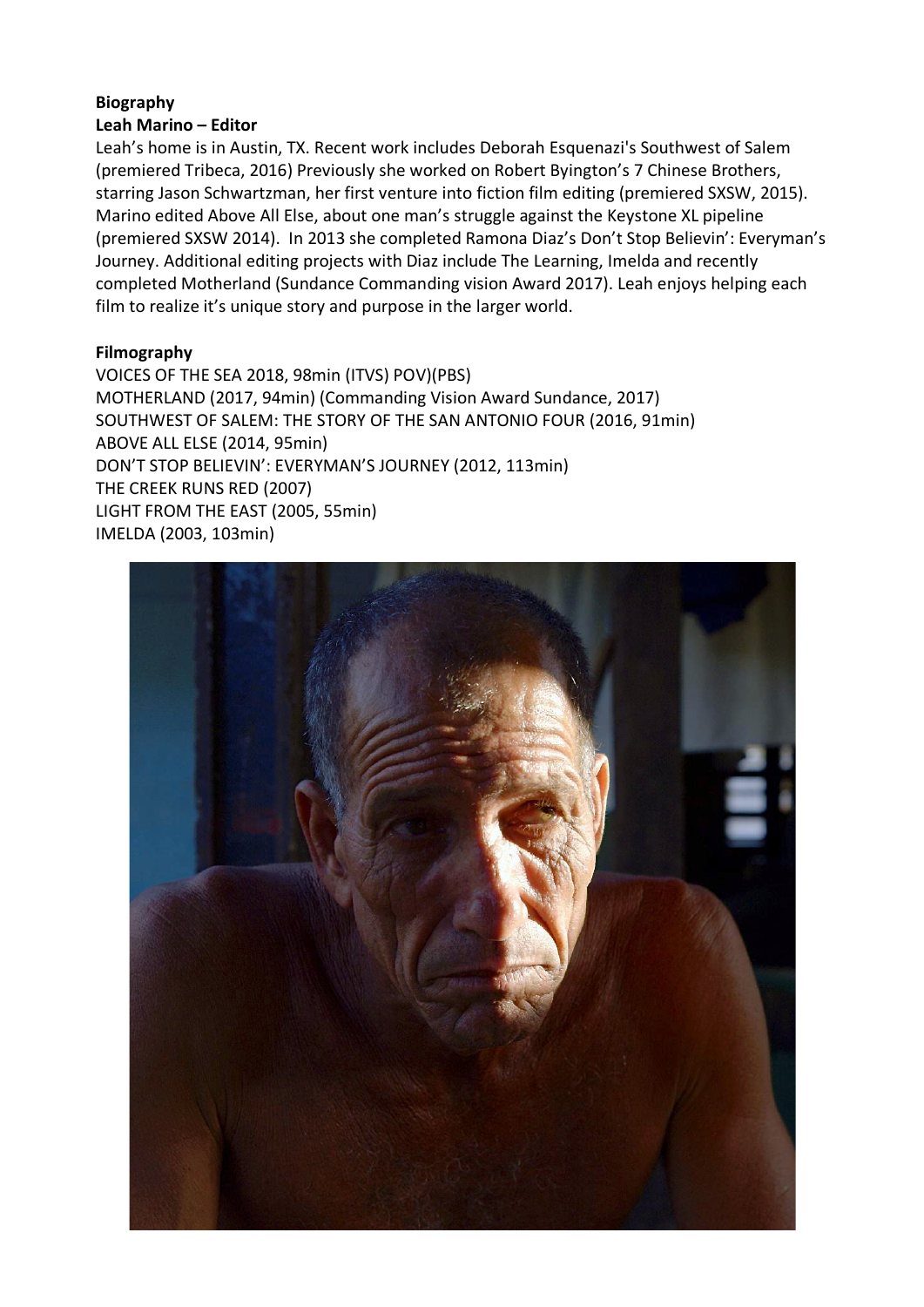#### **Credits**

Director **Kim Hopkins** Editors **Leah Marino** Kim Hopkins Cinematographer Kim Hopkins Producers Margareta Szabo Kim Hopkins Capella Fahoome Associate Producer **Leah Marino** Executive Producers **Executive Producers Herbert Lockwood** Sally Jo Fifer Justine Nagan Chris White Writer **Kim Hopkins** Editing Consultant Margareta Szabo Line Producers **Calculation Community** Oriel Rodriguez Dominic Valero Melvin Rocco Oliva Vargas Location Interpreter **Dominic Valero** Writing Consultant **Internal Stuart Consultant** Joanna Rabiger Angelica Ramirez Maria Van Der Westen Julia Casado Almundena Castro Raquel Del Alamo Diez Alberto Martinez Andrea Garcia Cortes Noelia Roman Sanz Advisors **Sandy Lieberson** Simon Beaufoy Colorist/Online Editor **Daniel Stuyck** Sound Editors **Contact Sound Editors Justin Hennard** Miles Foster-Greenwood Evan Dunivan Korey Pereira Madeleine Stevens Justine Jacob Paul Szynol

Translators Lara Polo

Re-Recording Mixer Tom Hammond Post-Production Sound Services Sound Crafter, Austin Post-Production Supervisor Leah Marino Supervising Producer for ITVS Michael Kinomoto Accounting Services Minford Chartered Accountants Bookkeeper **Kelley A Trotter** Insurance Services Walterry Insurance Brokers Legal services **Melorie Chilton** 

International Sales CAT&Docs Music Supervisor **Qiana Conley** Recording/Mixing Engineer Justin Sherburn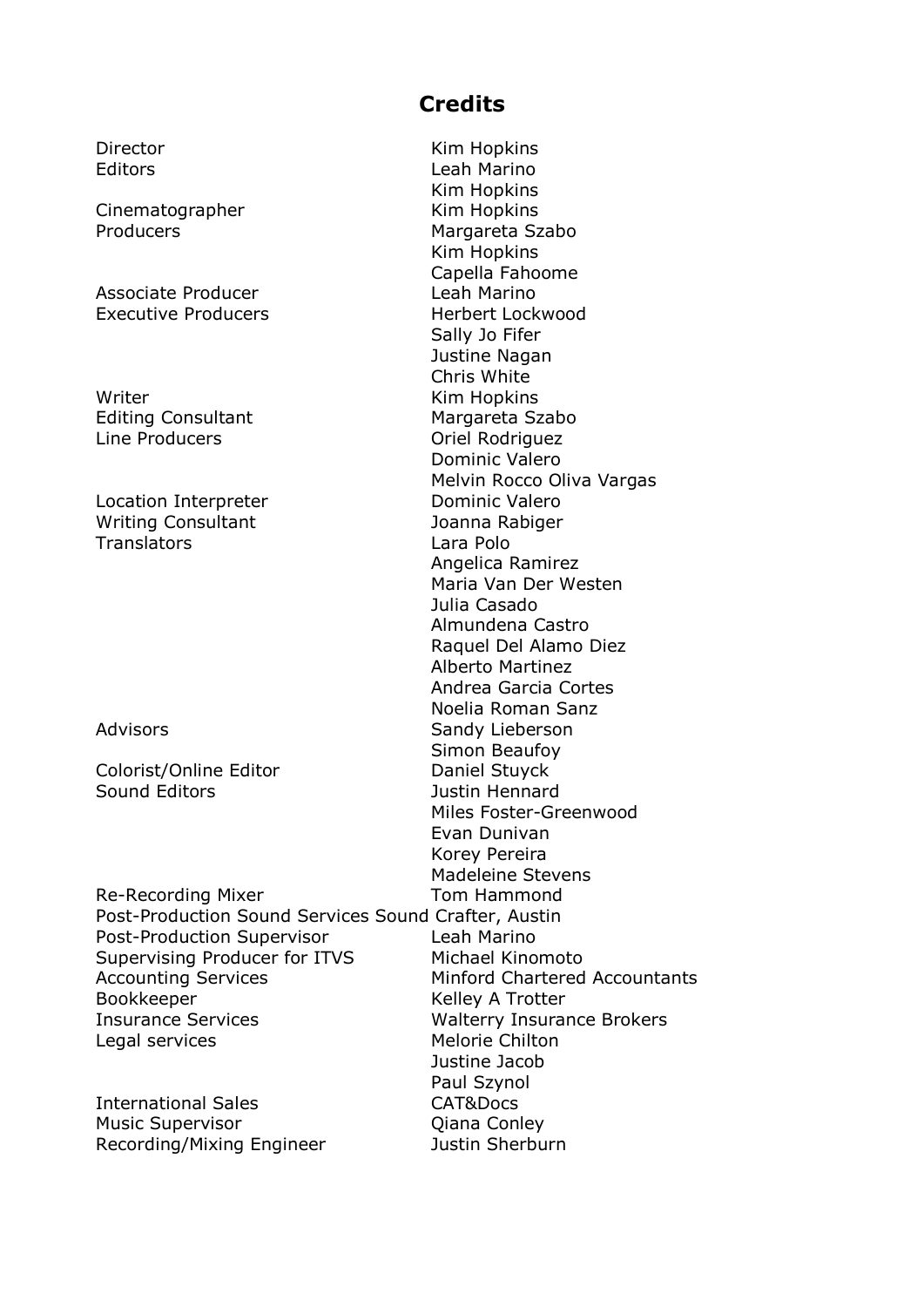#### MUSIC

"CAMINO PERDIDO" Written by Guy Lukowski Courtesy of APM Music

"EL TESTAMENT D' AMELIA" (Traditional) Catalan Performed by José Manuel Tejedo

"A TI TE CANTO DE CORAZÓN" Written by José Manuel Tejedo Performed by Jose Manuel Tejedo, Michael Longoria, Hector Montesino, Kathelee Hernandez, Dylan Jones

"LOS ALTIPLANOS" Written by Guy Lukowski Courtesy of APM Music

"TRISTEZA" Written by Guy Lukowski Courtesy of APM Music

"ESTRELLITAS" Written by Guy Lukowski Courtesy of APM Music

"LA BELLA CUBANA" Written by José White Performed by Quinteto de cuerda Diapasón Courtesy of Quinteto de cuerda Diapasón

"LAUD OL" Written by Orlando Paz Courtesy of APM Music

"LA CATEDRAL" Written by Agustín Barrios-Mangoré Performed by José Manuel Tejedo

"BRISAS DE MAR" Written by José Manuel Tejedo Performed by José Manuel Tejedo

"MI GUITARRA OL" Written by Orlando Paz Courtesy of APM Music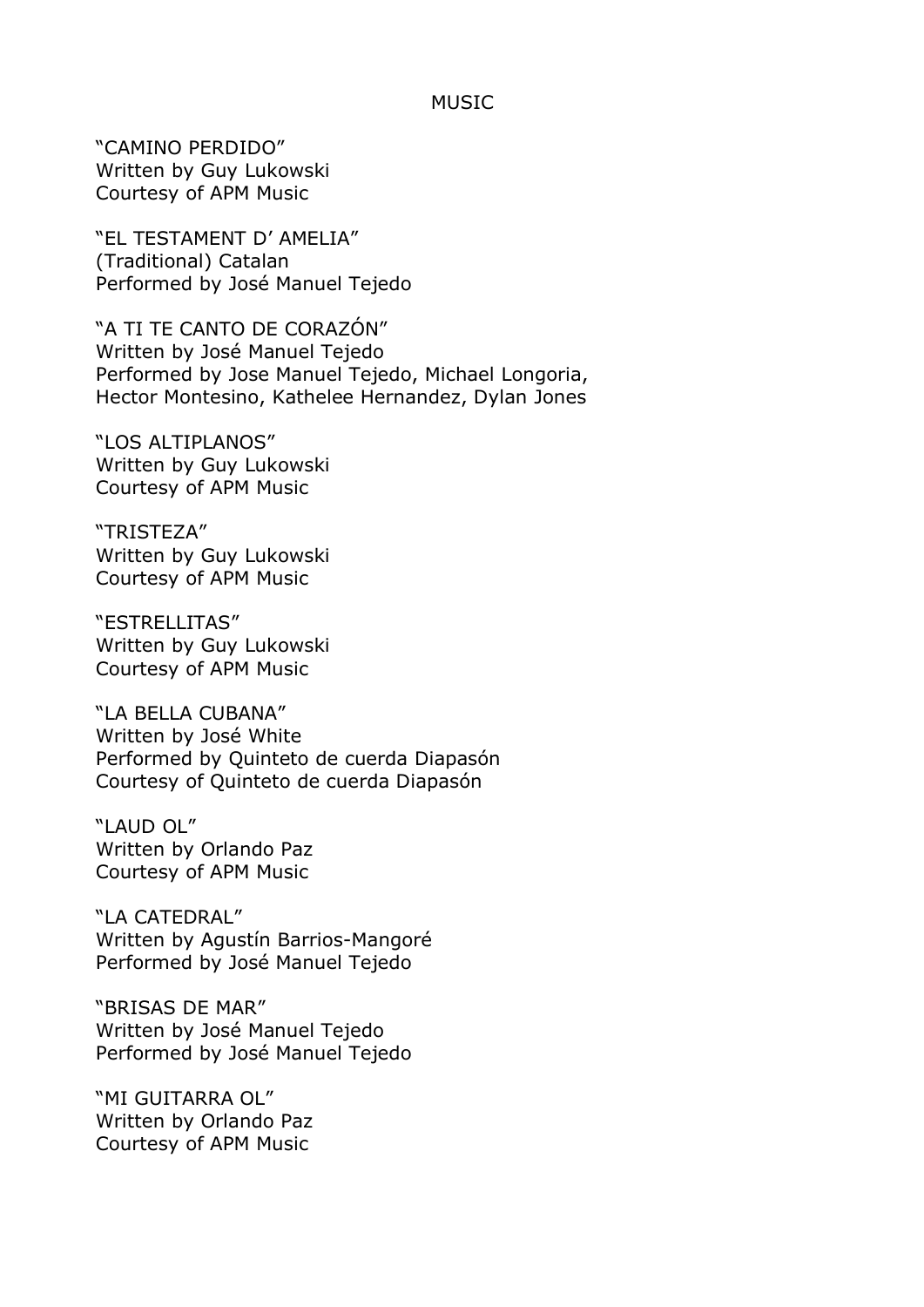| Featuring             | Garcia family<br>Orlando<br>Mariela<br>Kevin<br>Karel<br>Cynthia<br>Orlandito<br>Davinson<br>Roilan<br>Esther<br>Michel<br>Estrella<br>the rafters, and the villagers of Playa Cajio                                                                                                                                                                                                                                                                                                                                                                                                                                                                                                                                                                                                                                                                                                                                                                                               |
|-----------------------|------------------------------------------------------------------------------------------------------------------------------------------------------------------------------------------------------------------------------------------------------------------------------------------------------------------------------------------------------------------------------------------------------------------------------------------------------------------------------------------------------------------------------------------------------------------------------------------------------------------------------------------------------------------------------------------------------------------------------------------------------------------------------------------------------------------------------------------------------------------------------------------------------------------------------------------------------------------------------------|
| <b>Special Thanks</b> | Escuela Internacional de Cine y Televisión<br>Maria Julia Grillo<br>Jeronimo Labrada Hernandez<br><b>Sheffield DocFest Meet Market</b><br>Catapult Film Fund & True/False Rough Cut Retreat<br>Paul Sturtz<br>David Wilson<br>Lisa Kleiner Chanoff<br>Bonni Cohen<br>Megan Gelstein<br>Mark Becker<br>Amanda Branson-Gill<br>Chris Hegedus<br><b>Pete Nicks</b><br>David Teague<br><b>Future Producer School</b><br>Rachel Wexler<br>Jez Lewis<br>Lyn Turner<br><b>Berlinale Talents</b><br>Lindsay Wozniak<br>Rosa Bosch<br>Ramona S. Diaz<br><b>Christos Pathiakis</b><br>Carla Gutierrez<br>Dr. Kim Hammond<br>Dean Hopkins<br>Zena Blackwell<br>Ruth Harrison<br><b>Martin Senior</b><br>Irini Ikonomu<br>Aliki Ikonomu<br>Jorgos Danis<br><b>Richard Fahoome</b><br>Roy Heisler<br>Asociatión Cubana del Audiovisual<br>Dirección General Educación Cultura Y Deportes<br>Artemisa<br>Ministerio de Interior<br>República de Cuba<br>Administración Municipal Guira de Melena |